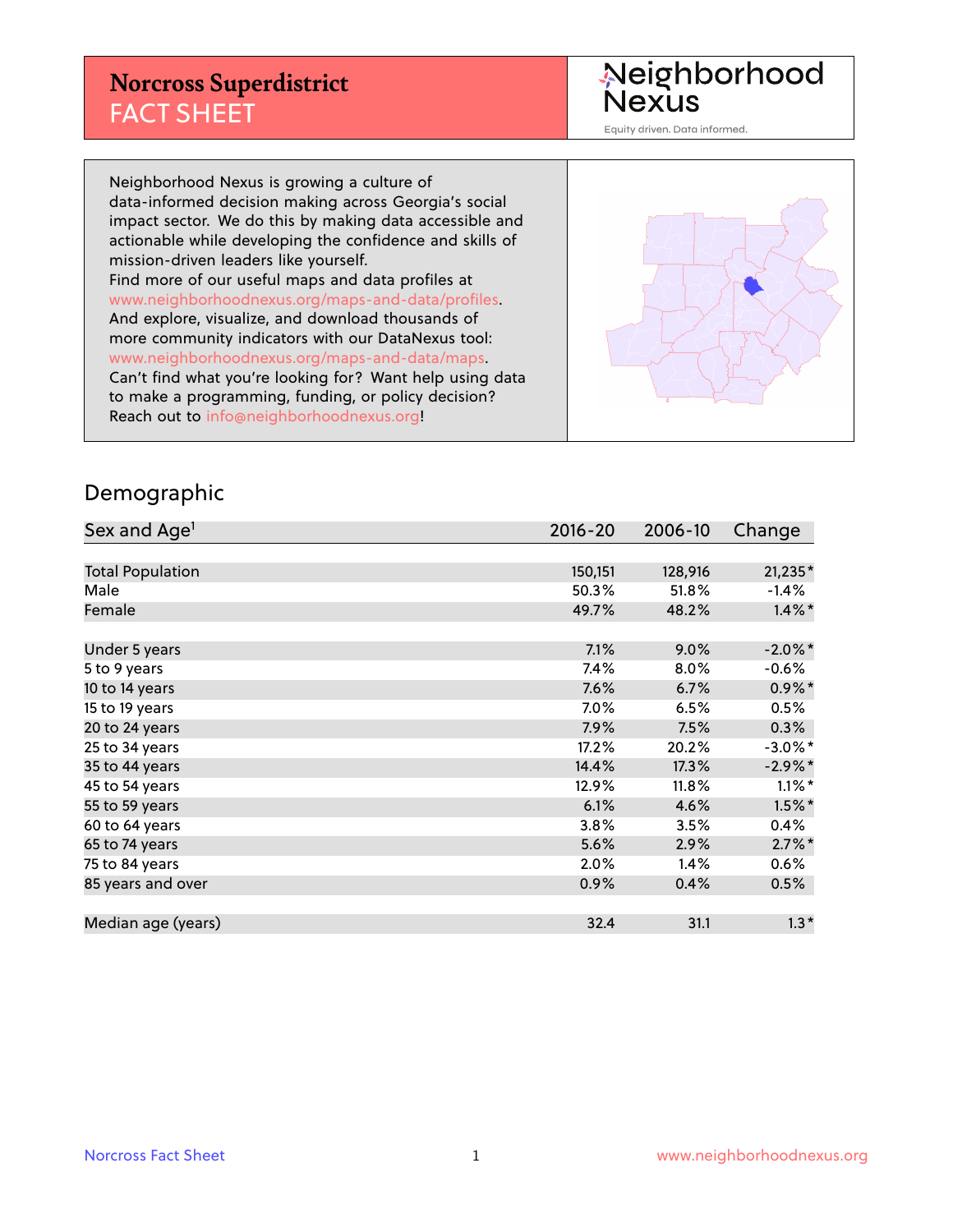## Demographic, continued...

| Race <sup>2</sup>                                            | $2016 - 20$     | 2006-10         | Change                |
|--------------------------------------------------------------|-----------------|-----------------|-----------------------|
| <b>Total population</b>                                      | 150,151         | 128,916         | 21,235*               |
| One race                                                     | 92.7%           | 98.0%           | $-5.4\%$ *            |
| White                                                        | 37.7%           | 42.9%           | $-5.2\%$ *            |
| <b>Black or African American</b>                             | 22.0%           | 19.7%           | $2.3\%$ *             |
| American Indian and Alaska Native                            | 0.7%            | 0.3%            | 0.4%                  |
| Asian                                                        | 11.6%           | 11.5%           | 0.0%                  |
| Native Hawaiian and Other Pacific Islander                   | 0.0%            | 0.1%            | $-0.1%$               |
| Some other race                                              | 20.7%           | 23.5%           | $-2.8%$               |
| Two or more races                                            | 7.3%            | 2.0%            | $5.4\%$ *             |
| Race alone or in combination with other race(s) <sup>3</sup> | $2016 - 20$     | 2006-10         | Change                |
|                                                              |                 |                 |                       |
| Total population                                             | 150,151         | 128,916         | $21,235*$             |
| White                                                        | 43.9%           | 44.4%           | $-0.4%$               |
| <b>Black or African American</b>                             | 24.4%           | 20.6%           | $3.8\%$ *             |
| American Indian and Alaska Native                            | 1.3%            | 0.5%            | $0.8\%$ *             |
| Asian                                                        | 12.6%           | 12.1%           | 0.5%                  |
| Native Hawaiian and Other Pacific Islander                   | 0.2%            | 0.1%            | 0.0%                  |
| Some other race                                              | 25.3%           | 24.4%           | 0.9%                  |
|                                                              |                 |                 |                       |
| Hispanic or Latino and Race <sup>4</sup>                     | $2016 - 20$     | 2006-10         | Change                |
|                                                              |                 |                 |                       |
| <b>Total population</b>                                      | 150,151         | 128,916         | 21,235*               |
| Hispanic or Latino (of any race)                             | 40.2%           | 39.0%           | 1.2%                  |
| Not Hispanic or Latino                                       | 59.8%           | 61.0%           | $-1.2%$               |
| White alone                                                  | 24.4%           | 28.7%           | $-4.3\%$ *            |
| Black or African American alone                              | 20.8%           | 19.4%           | 1.4%                  |
| American Indian and Alaska Native alone                      | 0.2%            | 0.1%            | 0.0%                  |
| Asian alone                                                  | 11.6%           | 11.5%           | 0.1%                  |
| Native Hawaiian and Other Pacific Islander alone             | 0.0%            | 0.1%            | $-0.1%$               |
| Some other race alone                                        | 0.3%            | 0.4%            | $-0.1%$               |
| Two or more races                                            | 2.6%            | 0.9%            | $1.6\%$ *             |
| U.S. Citizenship Status <sup>5</sup>                         | $2016 - 20$     | 2006-10         | Change                |
|                                                              |                 |                 |                       |
| Foreign-born population<br>Naturalized U.S. citizen          | 48,478<br>29.0% | 50,728<br>21.1% | $-2,250$<br>$7.9\%$ * |
|                                                              |                 |                 |                       |
| Not a U.S. citizen                                           | 71.0%           | 78.9%           | $-7.9%$ *             |
| Citizen, Voting Age Population <sup>6</sup>                  | $2016 - 20$     | 2006-10         | Change                |
| Citizen, 18 and over population                              | 78,104          | 57,126          | 20,978*               |
| Male                                                         | 47.9%           | 47.2%           | 0.7%                  |
| Female                                                       | 52.1%           | 52.8%           | $-0.7%$               |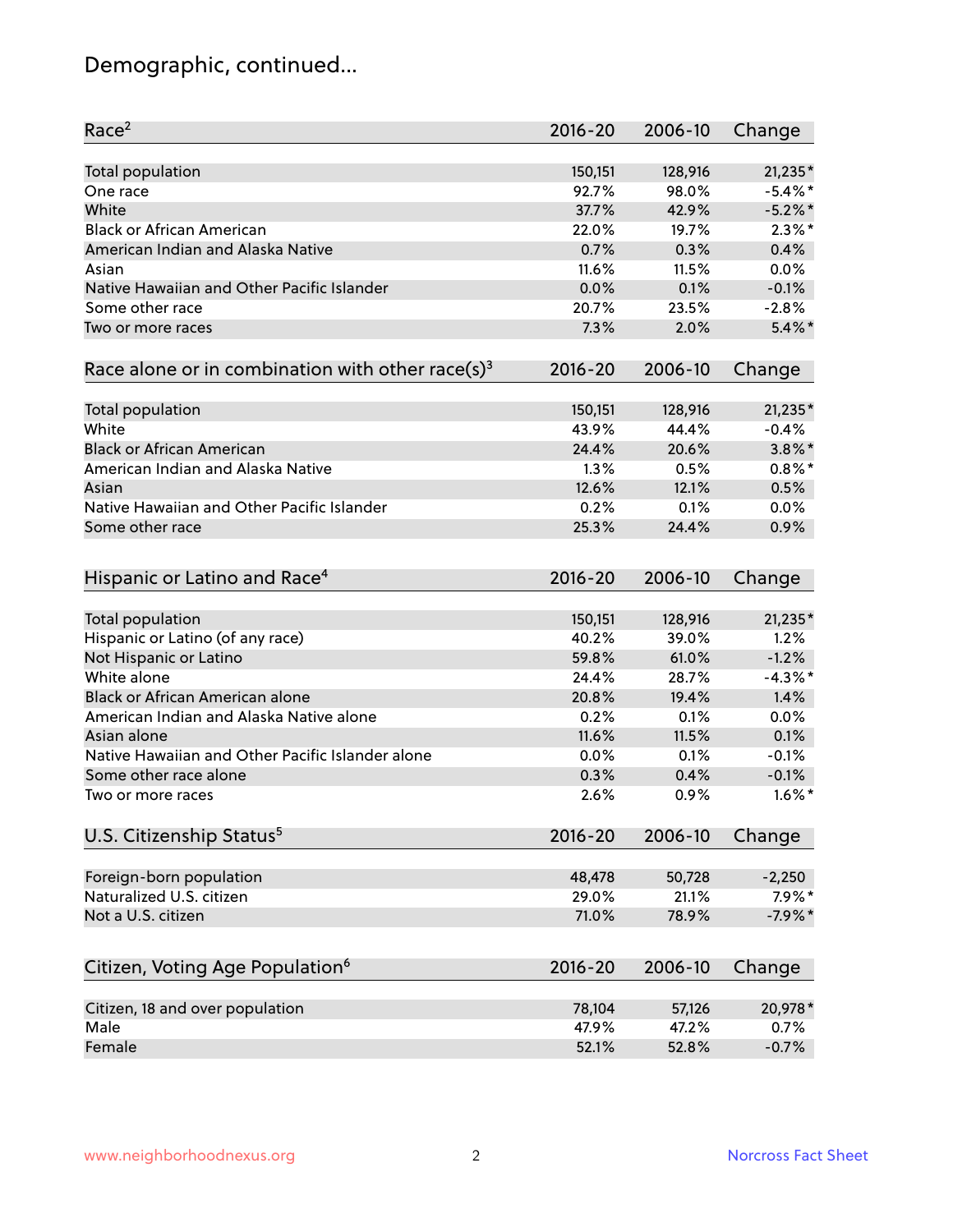#### Economic

| Income <sup>7</sup>                                 | 2016-20 | 2006-10 | Change     |
|-----------------------------------------------------|---------|---------|------------|
|                                                     |         |         |            |
| All households                                      | 52,265  | 44,695  | 7,570*     |
| Less than \$10,000                                  | 4.6%    | 5.1%    | $-0.5%$    |
| \$10,000 to \$14,999                                | 3.3%    | 4.5%    | $-1.1%$    |
| \$15,000 to \$24,999                                | 10.7%   | 11.8%   | $-1.1%$    |
| \$25,000 to \$34,999                                | 12.9%   | 14.7%   | $-1.8%$    |
| \$35,000 to \$49,999                                | 14.2%   | 16.3%   | $-2.1\%$ * |
| \$50,000 to \$74,999                                | 20.2%   | 18.3%   | 1.9%       |
| \$75,000 to \$99,999                                | 10.2%   | 10.0%   | 0.2%       |
| \$100,000 to \$149,999                              | 11.9%   | 10.2%   | $1.7\%$ *  |
| \$150,000 to \$199,999                              | 5.1%    | 4.9%    | 0.2%       |
| \$200,000 or more                                   | 6.9%    | 4.2%    | $2.7\%$ *  |
| Median household income (dollars)                   | 54,591  | 47,372  | 7,220*     |
| Mean household income (dollars)                     | 79,977  | 67,958  | 12,019*    |
| With earnings                                       | 88.7%   | 91.7%   | $-3.0\%$ * |
| Mean earnings (dollars)                             | 79,576  | 67,690  | 11,885*    |
| <b>With Social Security</b>                         | 16.8%   | 10.5%   | $6.3\%$ *  |
| Mean Social Security income (dollars)               | 19,546  | 16,118  | $3,427*$   |
| With retirement income                              | 9.3%    | 7.0%    | $2.3\%$ *  |
| Mean retirement income (dollars)                    | 27,757  | 21,795  | 5,962*     |
| With Supplemental Security Income                   | 1.9%    | 1.3%    | 0.6%       |
| Mean Supplemental Security Income (dollars)         | 4,718   | 7,170   | $-2,452$   |
| With cash public assistance income                  | 1.7%    | 0.9%    | 0.8%       |
| Mean cash public assistance income (dollars)        | 188     | 2,170   | $-1,981$   |
| With Food Stamp/SNAP benefits in the past 12 months | 9.1%    | 6.2%    | $2.9\%$ *  |
|                                                     |         |         |            |
| Families                                            | 34,031  | 30,448  | 3,583*     |
| Less than \$10,000                                  | 3.1%    | 4.6%    | $-1.5%$    |
| \$10,000 to \$14,999                                | 2.5%    | 4.3%    | $-1.8%$    |
| \$15,000 to \$24,999                                | 10.1%   | 12.7%   | $-2.6%$    |
| \$25,000 to \$34,999                                | 10.9%   | 12.2%   | $-1.3%$    |
| \$35,000 to \$49,999                                | 11.6%   | 14.7%   | $-3.1\%$ * |
| \$50,000 to \$74,999                                | 21.3%   | 17.4%   | $3.9\%$ *  |
| \$75,000 to \$99,999                                | 10.3%   | 10.7%   | $-0.3%$    |
| \$100,000 to \$149,999                              | 14.2%   | 11.5%   | $2.7\%$ *  |
| \$150,000 to \$199,999                              | 6.8%    | 6.2%    | 0.5%       |
| \$200,000 or more                                   | 9.2%    | 5.8%    | $3.5%$ *   |
| Median family income (dollars)                      | 63,581  | 52,154  | $11,427*$  |
| Mean family income (dollars)                        | 92,599  | 75,724  | 16,875*    |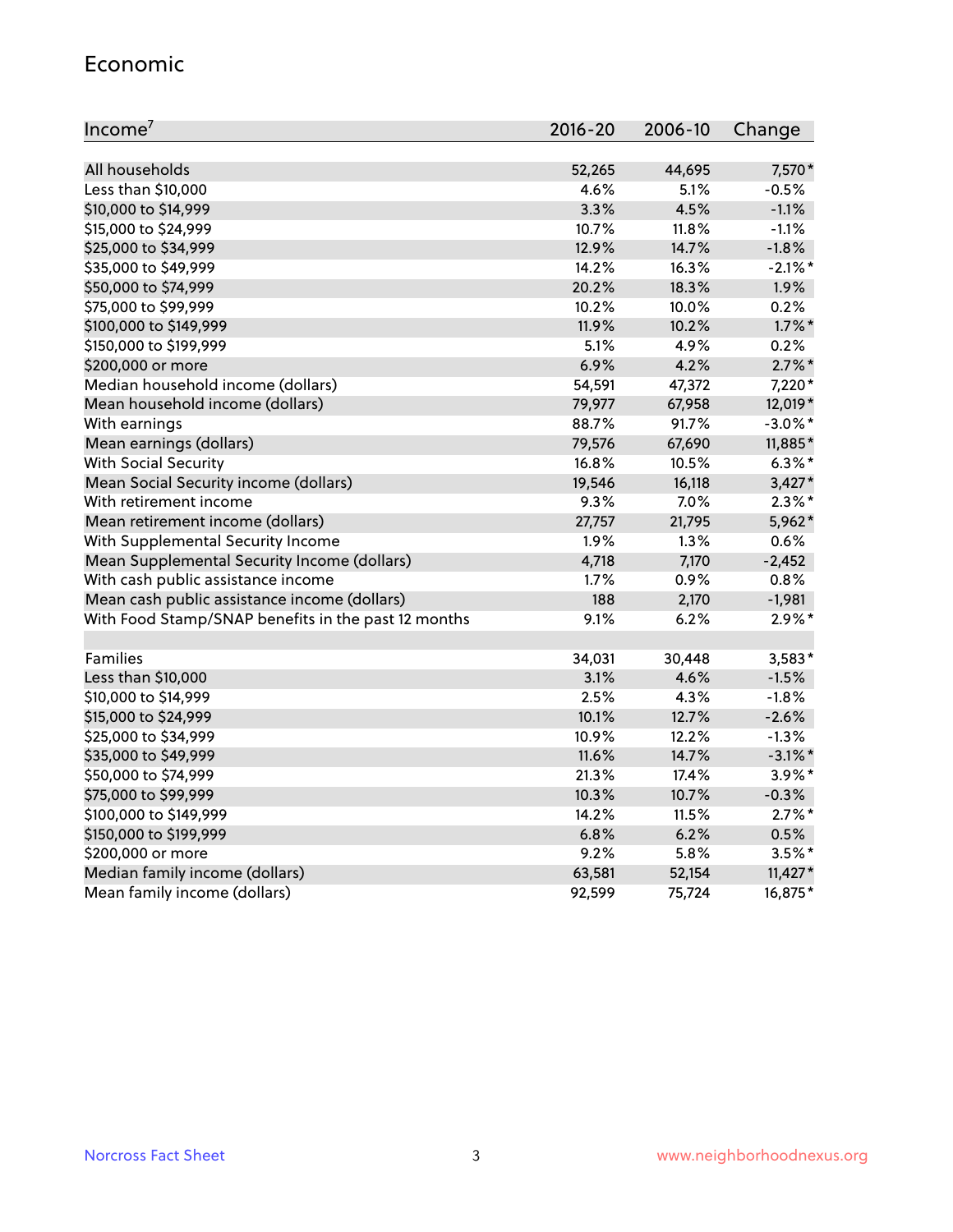#### Economic, continued...

| Income, continued <sup>8</sup>                                        | $2016 - 20$ | 2006-10 | Change      |
|-----------------------------------------------------------------------|-------------|---------|-------------|
|                                                                       |             |         |             |
| Nonfamily households                                                  | 18,234      | 14,247  | 3,987*      |
| Median nonfamily income (dollars)                                     | 38,698      | 38,664  | 34          |
| Mean nonfamily income (dollars)                                       | 52,910      | 47,598  | $5,313*$    |
| Median earnings for workers (dollars)                                 | 31,736      | 25,458  | $6,278*$    |
| Median earnings for male full-time, year-round workers<br>(dollars)   | 37,697      | 38,234  | $-537$      |
| Median earnings for female full-time, year-round workers<br>(dollars) | 36,124      | 32,817  | 3,307*      |
| Per capita income (dollars)                                           | 29,098      | 24,274  | 4,824*      |
| Families and People Below Poverty Level <sup>9</sup>                  | 2016-20     | 2006-10 | Change      |
|                                                                       |             |         |             |
| <b>All families</b>                                                   | 13.0%       | 14.2%   | $-1.2%$     |
| With related children under 18 years                                  | 19.9%       | 21.4%   | $-1.5%$     |
| With related children under 5 years only                              | 7.2%        | 24.6%   | $-17.4%$    |
| Married couple families                                               | 9.1%        | 9.5%    | $-0.4%$     |
| With related children under 18 years                                  | 13.9%       | 14.3%   | $-0.4%$     |
| With related children under 5 years only                              | 1.1%        | 19.7%   | $-18.6%$    |
| Families with female householder, no husband present                  | 28.0%       | 28.0%   | $-0.0%$     |
| With related children under 18 years                                  | 39.8%       | 34.8%   | 5.0%        |
| With related children under 5 years only                              | 28.3%       | 43.6%   | $-15.3%$    |
| All people                                                            | 15.4%       | 18.6%   | $-3.2\%$ *  |
| Under 18 years                                                        | 25.0%       | 26.3%   | $-1.3%$     |
| Related children under 18 years                                       | 25.0%       | 26.0%   | $-1.1%$     |
| Related children under 5 years                                        | 21.4%       | 30.3%   | $-8.9%$     |
| Related children 5 to 17 years                                        | 26.3%       | 24.0%   | 2.3%        |
| 18 years and over                                                     | 11.9%       | 15.6%   | $-3.7\%$ *  |
| 18 to 64 years                                                        | 12.5%       | 16.2%   | $-3.6\%$ *  |
| 65 years and over                                                     | 7.4%        | 8.0%    | $-0.6%$     |
| People in families                                                    | 14.9%       | 17.5%   | $-2.6%$     |
| Unrelated individuals 15 years and over                               | 17.6%       | 23.0%   | $-5.4\%$ *  |
|                                                                       |             |         |             |
| Non-Hispanic white people                                             | 6.4%        | 4.3%    | $2.0\%$ *   |
| Black or African-American people                                      | 17.3%       | 16.2%   | 1.1%        |
| Asian people                                                          | 16.5%       | 12.9%   | 3.6%        |
| Hispanic or Latino people                                             | 20.0%       | 31.9%   | $-11.9\%$ * |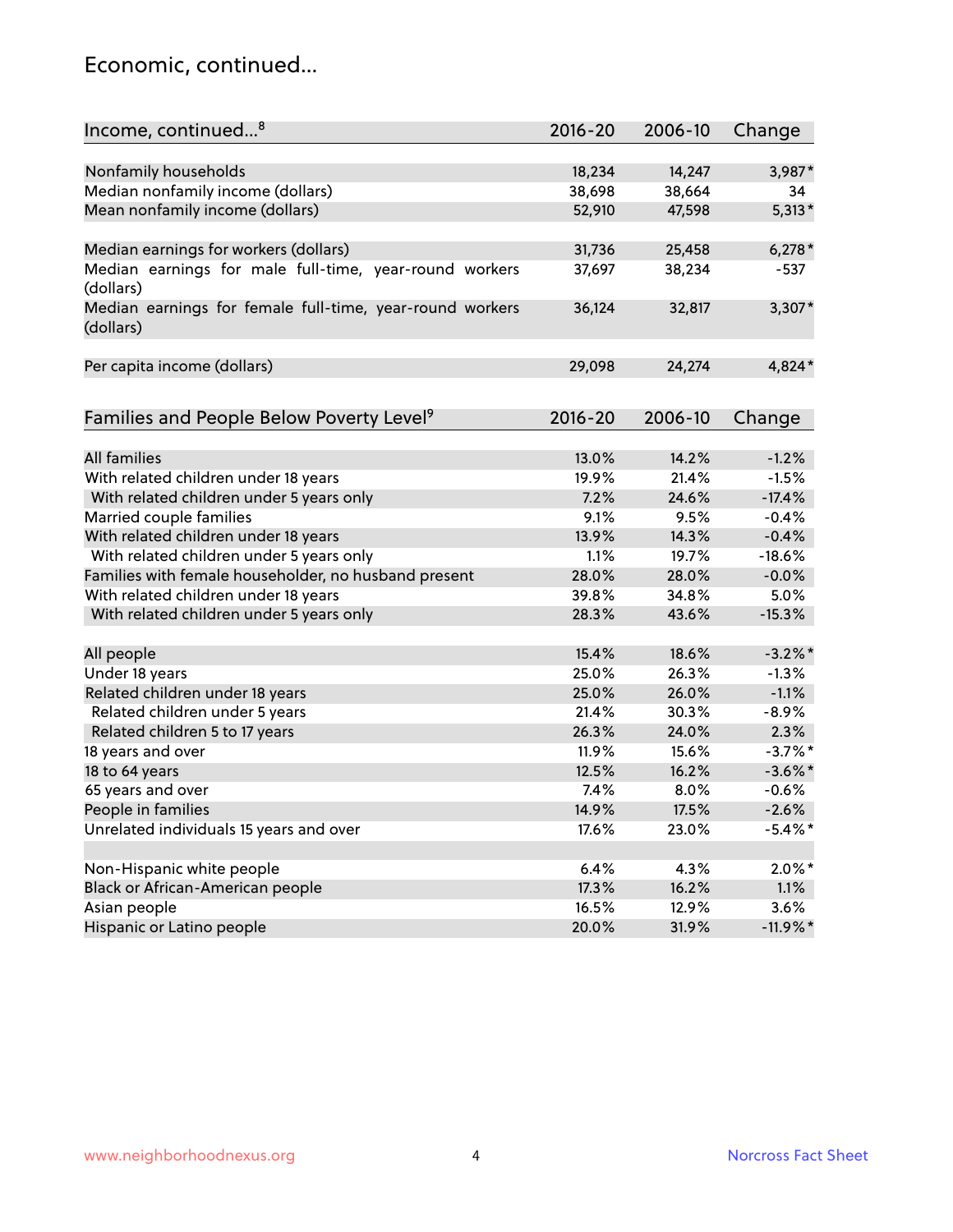## Employment

| Employment Status <sup>10</sup>                               | $2016 - 20$ | 2006-10 | Change     |
|---------------------------------------------------------------|-------------|---------|------------|
|                                                               |             |         |            |
| Population 16 years and over                                  | 114,457     | 96,988  | 17,469*    |
| In labor force                                                | 69.6%       | 75.4%   | $-5.8\%$ * |
| Civilian labor force                                          | 69.5%       | 75.4%   | $-5.8\%$ * |
| Employed                                                      | 66.9%       | 68.7%   | $-1.8%$    |
| Unemployed                                                    | 2.6%        | 6.7%    | $-4.1\%$ * |
| <b>Armed Forces</b>                                           | 0.1%        | 0.1%    | $-0.0%$    |
| Not in labor force                                            | 30.4%       | 24.6%   | $5.8\%$ *  |
| Civilian labor force                                          | 79,594      | 73,091  | $6,503*$   |
| Unemployment Rate                                             | 3.8%        | 8.9%    | $-5.1%$    |
|                                                               |             |         |            |
| Females 16 years and over                                     | 57,730      | 46,620  | $11,110*$  |
| In labor force                                                | 60.2%       | 65.9%   | $-5.7\%$ * |
| Civilian labor force                                          | 60.2%       | 65.9%   | $-5.7%$ *  |
| Employed                                                      | 57.7%       | 58.7%   | $-0.9%$    |
| Own children of the householder under 6 years                 | 12,751      | 13,359  | $-608$     |
| All parents in family in labor force                          | 55.6%       | 56.1%   | $-0.5%$    |
|                                                               |             |         |            |
| Own children of the householder 6 to 17 years                 | 25,777      | 20,819  | 4,958*     |
| All parents in family in labor force                          | 64.0%       | 68.8%   | $-4.8%$    |
|                                                               |             |         |            |
| Industry <sup>11</sup>                                        | 2016-20     | 2006-10 | Change     |
| Civilian employed population 16 years and over                | 76,600      | 66,608  | 9,992*     |
| Agriculture, forestry, fishing and hunting, and mining        | 0.1%        | 0.2%    | $-0.0%$    |
| Construction                                                  | 15.1%       | 19.0%   | $-3.9\%$ * |
| Manufacturing                                                 | 8.7%        | 8.3%    | 0.3%       |
| Wholesale trade                                               | 3.7%        | 3.5%    | 0.1%       |
| Retail trade                                                  | 11.6%       | 11.3%   | 0.3%       |
| Transportation and warehousing, and utilities                 | 5.3%        | 4.1%    | $1.3\%$ *  |
| Information                                                   | 2.6%        | 3.4%    | $-0.8%$    |
| Finance and insurance, and real estate and rental and leasing | 6.1%        | 7.1%    | $-1.0\%$ * |
| Professional, scientific, and management, and administrative  | 16.6%       | 15.1%   | 1.5%       |
| and waste management services                                 |             |         |            |
| Educational services, and health care and social assistance   | 13.0%       | 10.7%   | $2.3\%$ *  |
| Arts, entertainment, and recreation, and accommodation and    | 9.0%        | 9.3%    | $-0.3%$    |
| food services                                                 |             |         |            |
| Other services, except public administration                  | 6.0%        | 5.8%    | 0.2%       |
| Public administration                                         | 2.3%        | 2.2%    | 0.1%       |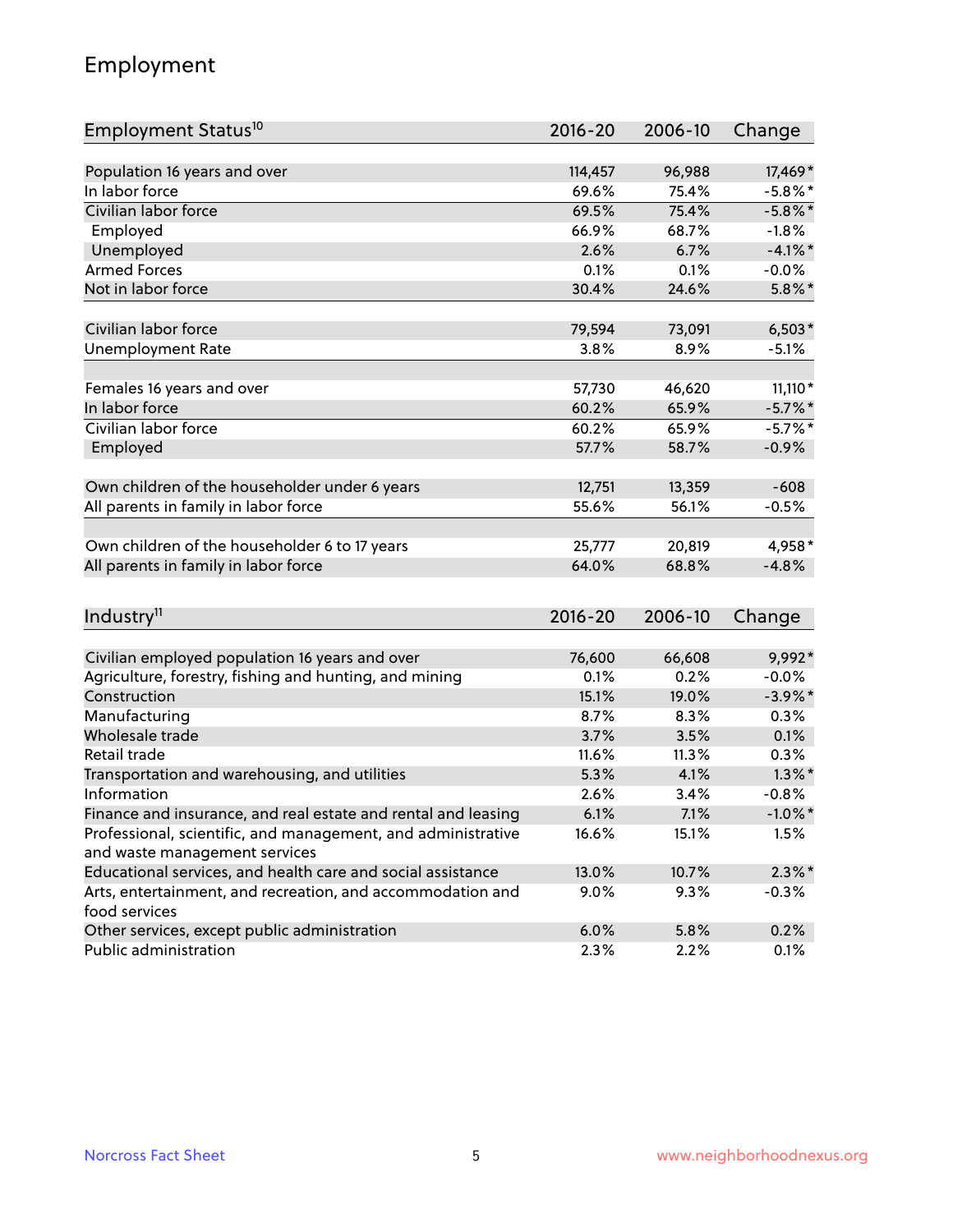## Employment, continued...

| Civilian employed population 16 years and over<br>66,608<br>76,600<br>9,992*<br>Management, business, science, and arts occupations<br>28.8%<br>$2.8\%$ *<br>31.6%<br>16.5%<br>$2.7\%$ *<br>Service occupations<br>19.2%<br>Sales and office occupations<br>$-2.6\%$ *<br>19.6%<br>22.3%<br>$-3.3\%$ *<br>Natural<br>and<br>16.8%<br>20.1%<br>resources,<br>construction,<br>maintenance<br>12.8%<br>12.3%<br>0.4%<br>$2016 - 20$<br>2006-10<br>Change<br>9,992*<br>Civilian employed population 16 years and over<br>66,608<br>76,600<br>Private wage and salary workers<br>87.3%<br>88.2%<br>$-0.8%$<br>6.0%<br>0.4%<br>Government workers<br>6.4%<br>Self-employed in own not incorporated business workers<br>5.9%<br>0.4%<br>5.5%<br>Unpaid family workers<br>$-0.0%$<br>0.3%<br>0.3%<br>2019<br>2010<br>Change<br>Total Jobs in district<br>103,414<br>86,470<br>16,944<br>Held by residents of district<br>8.8%<br>8.2%<br>0.5%<br>$-0.5%$<br>91.2%<br>91.8%<br>2019<br>2010<br>Change<br>Total Jobs in district<br>103,414<br>86,470<br>16,944<br>Goods Producing sectors<br>17.2%<br>16.0%<br>1.1%<br>$-0.8%$<br>Trade, Transportation, and Utilities sectors<br>25.7%<br>26.5%<br>All Other Services sectors<br>$-0.3%$<br>57.2%<br>57.5%<br>Total Jobs in district held by district residents<br>9,088<br>7,133<br>1,955<br><b>Goods Producing sectors</b><br>16.7%<br>2.2%<br>18.9%<br>Trade, Transportation, and Utilities sectors<br>22.5%<br>22.6%<br>$-0.1%$<br>All Other Services sectors<br>$-2.1%$<br>58.6%<br>60.8%<br>2019<br>2010<br>Change<br>Total Jobs in district<br>16,944<br>103,414<br>86,470<br>Jobs with earnings \$1250/month or less<br>17.3%<br>16.8%<br>0.6%<br>Jobs with earnings \$1251/month to \$3333/month<br>$-6.7%$<br>29.5%<br>36.1%<br>Jobs with earnings greater than \$3333/month<br>47.1%<br>6.1%<br>53.2% | Occupation <sup>12</sup>                                    | $2016 - 20$ | 2006-10 | Change |
|-----------------------------------------------------------------------------------------------------------------------------------------------------------------------------------------------------------------------------------------------------------------------------------------------------------------------------------------------------------------------------------------------------------------------------------------------------------------------------------------------------------------------------------------------------------------------------------------------------------------------------------------------------------------------------------------------------------------------------------------------------------------------------------------------------------------------------------------------------------------------------------------------------------------------------------------------------------------------------------------------------------------------------------------------------------------------------------------------------------------------------------------------------------------------------------------------------------------------------------------------------------------------------------------------------------------------------------------------------------------------------------------------------------------------------------------------------------------------------------------------------------------------------------------------------------------------------------------------------------------------------------------------------------------------------------------------------------------------------------------------------------------------------------------------------------------------------------------------------------|-------------------------------------------------------------|-------------|---------|--------|
|                                                                                                                                                                                                                                                                                                                                                                                                                                                                                                                                                                                                                                                                                                                                                                                                                                                                                                                                                                                                                                                                                                                                                                                                                                                                                                                                                                                                                                                                                                                                                                                                                                                                                                                                                                                                                                                           |                                                             |             |         |        |
|                                                                                                                                                                                                                                                                                                                                                                                                                                                                                                                                                                                                                                                                                                                                                                                                                                                                                                                                                                                                                                                                                                                                                                                                                                                                                                                                                                                                                                                                                                                                                                                                                                                                                                                                                                                                                                                           |                                                             |             |         |        |
|                                                                                                                                                                                                                                                                                                                                                                                                                                                                                                                                                                                                                                                                                                                                                                                                                                                                                                                                                                                                                                                                                                                                                                                                                                                                                                                                                                                                                                                                                                                                                                                                                                                                                                                                                                                                                                                           |                                                             |             |         |        |
|                                                                                                                                                                                                                                                                                                                                                                                                                                                                                                                                                                                                                                                                                                                                                                                                                                                                                                                                                                                                                                                                                                                                                                                                                                                                                                                                                                                                                                                                                                                                                                                                                                                                                                                                                                                                                                                           |                                                             |             |         |        |
|                                                                                                                                                                                                                                                                                                                                                                                                                                                                                                                                                                                                                                                                                                                                                                                                                                                                                                                                                                                                                                                                                                                                                                                                                                                                                                                                                                                                                                                                                                                                                                                                                                                                                                                                                                                                                                                           |                                                             |             |         |        |
|                                                                                                                                                                                                                                                                                                                                                                                                                                                                                                                                                                                                                                                                                                                                                                                                                                                                                                                                                                                                                                                                                                                                                                                                                                                                                                                                                                                                                                                                                                                                                                                                                                                                                                                                                                                                                                                           | occupations                                                 |             |         |        |
|                                                                                                                                                                                                                                                                                                                                                                                                                                                                                                                                                                                                                                                                                                                                                                                                                                                                                                                                                                                                                                                                                                                                                                                                                                                                                                                                                                                                                                                                                                                                                                                                                                                                                                                                                                                                                                                           | Production, transportation, and material moving occupations |             |         |        |
|                                                                                                                                                                                                                                                                                                                                                                                                                                                                                                                                                                                                                                                                                                                                                                                                                                                                                                                                                                                                                                                                                                                                                                                                                                                                                                                                                                                                                                                                                                                                                                                                                                                                                                                                                                                                                                                           | Class of Worker <sup>13</sup>                               |             |         |        |
|                                                                                                                                                                                                                                                                                                                                                                                                                                                                                                                                                                                                                                                                                                                                                                                                                                                                                                                                                                                                                                                                                                                                                                                                                                                                                                                                                                                                                                                                                                                                                                                                                                                                                                                                                                                                                                                           |                                                             |             |         |        |
|                                                                                                                                                                                                                                                                                                                                                                                                                                                                                                                                                                                                                                                                                                                                                                                                                                                                                                                                                                                                                                                                                                                                                                                                                                                                                                                                                                                                                                                                                                                                                                                                                                                                                                                                                                                                                                                           |                                                             |             |         |        |
|                                                                                                                                                                                                                                                                                                                                                                                                                                                                                                                                                                                                                                                                                                                                                                                                                                                                                                                                                                                                                                                                                                                                                                                                                                                                                                                                                                                                                                                                                                                                                                                                                                                                                                                                                                                                                                                           |                                                             |             |         |        |
|                                                                                                                                                                                                                                                                                                                                                                                                                                                                                                                                                                                                                                                                                                                                                                                                                                                                                                                                                                                                                                                                                                                                                                                                                                                                                                                                                                                                                                                                                                                                                                                                                                                                                                                                                                                                                                                           |                                                             |             |         |        |
|                                                                                                                                                                                                                                                                                                                                                                                                                                                                                                                                                                                                                                                                                                                                                                                                                                                                                                                                                                                                                                                                                                                                                                                                                                                                                                                                                                                                                                                                                                                                                                                                                                                                                                                                                                                                                                                           |                                                             |             |         |        |
|                                                                                                                                                                                                                                                                                                                                                                                                                                                                                                                                                                                                                                                                                                                                                                                                                                                                                                                                                                                                                                                                                                                                                                                                                                                                                                                                                                                                                                                                                                                                                                                                                                                                                                                                                                                                                                                           |                                                             |             |         |        |
|                                                                                                                                                                                                                                                                                                                                                                                                                                                                                                                                                                                                                                                                                                                                                                                                                                                                                                                                                                                                                                                                                                                                                                                                                                                                                                                                                                                                                                                                                                                                                                                                                                                                                                                                                                                                                                                           | Job Flows <sup>14</sup>                                     |             |         |        |
|                                                                                                                                                                                                                                                                                                                                                                                                                                                                                                                                                                                                                                                                                                                                                                                                                                                                                                                                                                                                                                                                                                                                                                                                                                                                                                                                                                                                                                                                                                                                                                                                                                                                                                                                                                                                                                                           |                                                             |             |         |        |
|                                                                                                                                                                                                                                                                                                                                                                                                                                                                                                                                                                                                                                                                                                                                                                                                                                                                                                                                                                                                                                                                                                                                                                                                                                                                                                                                                                                                                                                                                                                                                                                                                                                                                                                                                                                                                                                           |                                                             |             |         |        |
|                                                                                                                                                                                                                                                                                                                                                                                                                                                                                                                                                                                                                                                                                                                                                                                                                                                                                                                                                                                                                                                                                                                                                                                                                                                                                                                                                                                                                                                                                                                                                                                                                                                                                                                                                                                                                                                           |                                                             |             |         |        |
|                                                                                                                                                                                                                                                                                                                                                                                                                                                                                                                                                                                                                                                                                                                                                                                                                                                                                                                                                                                                                                                                                                                                                                                                                                                                                                                                                                                                                                                                                                                                                                                                                                                                                                                                                                                                                                                           | Held by non-residents of district                           |             |         |        |
|                                                                                                                                                                                                                                                                                                                                                                                                                                                                                                                                                                                                                                                                                                                                                                                                                                                                                                                                                                                                                                                                                                                                                                                                                                                                                                                                                                                                                                                                                                                                                                                                                                                                                                                                                                                                                                                           | Jobs by Industry Sector <sup>15</sup>                       |             |         |        |
|                                                                                                                                                                                                                                                                                                                                                                                                                                                                                                                                                                                                                                                                                                                                                                                                                                                                                                                                                                                                                                                                                                                                                                                                                                                                                                                                                                                                                                                                                                                                                                                                                                                                                                                                                                                                                                                           |                                                             |             |         |        |
|                                                                                                                                                                                                                                                                                                                                                                                                                                                                                                                                                                                                                                                                                                                                                                                                                                                                                                                                                                                                                                                                                                                                                                                                                                                                                                                                                                                                                                                                                                                                                                                                                                                                                                                                                                                                                                                           |                                                             |             |         |        |
|                                                                                                                                                                                                                                                                                                                                                                                                                                                                                                                                                                                                                                                                                                                                                                                                                                                                                                                                                                                                                                                                                                                                                                                                                                                                                                                                                                                                                                                                                                                                                                                                                                                                                                                                                                                                                                                           |                                                             |             |         |        |
|                                                                                                                                                                                                                                                                                                                                                                                                                                                                                                                                                                                                                                                                                                                                                                                                                                                                                                                                                                                                                                                                                                                                                                                                                                                                                                                                                                                                                                                                                                                                                                                                                                                                                                                                                                                                                                                           |                                                             |             |         |        |
|                                                                                                                                                                                                                                                                                                                                                                                                                                                                                                                                                                                                                                                                                                                                                                                                                                                                                                                                                                                                                                                                                                                                                                                                                                                                                                                                                                                                                                                                                                                                                                                                                                                                                                                                                                                                                                                           |                                                             |             |         |        |
|                                                                                                                                                                                                                                                                                                                                                                                                                                                                                                                                                                                                                                                                                                                                                                                                                                                                                                                                                                                                                                                                                                                                                                                                                                                                                                                                                                                                                                                                                                                                                                                                                                                                                                                                                                                                                                                           |                                                             |             |         |        |
|                                                                                                                                                                                                                                                                                                                                                                                                                                                                                                                                                                                                                                                                                                                                                                                                                                                                                                                                                                                                                                                                                                                                                                                                                                                                                                                                                                                                                                                                                                                                                                                                                                                                                                                                                                                                                                                           |                                                             |             |         |        |
|                                                                                                                                                                                                                                                                                                                                                                                                                                                                                                                                                                                                                                                                                                                                                                                                                                                                                                                                                                                                                                                                                                                                                                                                                                                                                                                                                                                                                                                                                                                                                                                                                                                                                                                                                                                                                                                           |                                                             |             |         |        |
|                                                                                                                                                                                                                                                                                                                                                                                                                                                                                                                                                                                                                                                                                                                                                                                                                                                                                                                                                                                                                                                                                                                                                                                                                                                                                                                                                                                                                                                                                                                                                                                                                                                                                                                                                                                                                                                           |                                                             |             |         |        |
|                                                                                                                                                                                                                                                                                                                                                                                                                                                                                                                                                                                                                                                                                                                                                                                                                                                                                                                                                                                                                                                                                                                                                                                                                                                                                                                                                                                                                                                                                                                                                                                                                                                                                                                                                                                                                                                           |                                                             |             |         |        |
|                                                                                                                                                                                                                                                                                                                                                                                                                                                                                                                                                                                                                                                                                                                                                                                                                                                                                                                                                                                                                                                                                                                                                                                                                                                                                                                                                                                                                                                                                                                                                                                                                                                                                                                                                                                                                                                           | Jobs by Earnings <sup>16</sup>                              |             |         |        |
|                                                                                                                                                                                                                                                                                                                                                                                                                                                                                                                                                                                                                                                                                                                                                                                                                                                                                                                                                                                                                                                                                                                                                                                                                                                                                                                                                                                                                                                                                                                                                                                                                                                                                                                                                                                                                                                           |                                                             |             |         |        |
|                                                                                                                                                                                                                                                                                                                                                                                                                                                                                                                                                                                                                                                                                                                                                                                                                                                                                                                                                                                                                                                                                                                                                                                                                                                                                                                                                                                                                                                                                                                                                                                                                                                                                                                                                                                                                                                           |                                                             |             |         |        |
|                                                                                                                                                                                                                                                                                                                                                                                                                                                                                                                                                                                                                                                                                                                                                                                                                                                                                                                                                                                                                                                                                                                                                                                                                                                                                                                                                                                                                                                                                                                                                                                                                                                                                                                                                                                                                                                           |                                                             |             |         |        |
|                                                                                                                                                                                                                                                                                                                                                                                                                                                                                                                                                                                                                                                                                                                                                                                                                                                                                                                                                                                                                                                                                                                                                                                                                                                                                                                                                                                                                                                                                                                                                                                                                                                                                                                                                                                                                                                           |                                                             |             |         |        |
|                                                                                                                                                                                                                                                                                                                                                                                                                                                                                                                                                                                                                                                                                                                                                                                                                                                                                                                                                                                                                                                                                                                                                                                                                                                                                                                                                                                                                                                                                                                                                                                                                                                                                                                                                                                                                                                           |                                                             |             |         |        |
| 9,088<br>7,133<br>1,955                                                                                                                                                                                                                                                                                                                                                                                                                                                                                                                                                                                                                                                                                                                                                                                                                                                                                                                                                                                                                                                                                                                                                                                                                                                                                                                                                                                                                                                                                                                                                                                                                                                                                                                                                                                                                                   | Total Jobs in district held by district residents           |             |         |        |
| 21.4%<br>$-0.2%$<br>21.2%                                                                                                                                                                                                                                                                                                                                                                                                                                                                                                                                                                                                                                                                                                                                                                                                                                                                                                                                                                                                                                                                                                                                                                                                                                                                                                                                                                                                                                                                                                                                                                                                                                                                                                                                                                                                                                 | Jobs with earnings \$1250/month or less                     |             |         |        |
| 39.1%<br>41.1%<br>$-2.0%$                                                                                                                                                                                                                                                                                                                                                                                                                                                                                                                                                                                                                                                                                                                                                                                                                                                                                                                                                                                                                                                                                                                                                                                                                                                                                                                                                                                                                                                                                                                                                                                                                                                                                                                                                                                                                                 | Jobs with earnings \$1251/month to \$3333/month             |             |         |        |
| 39.6%<br>37.5%<br>2.2%                                                                                                                                                                                                                                                                                                                                                                                                                                                                                                                                                                                                                                                                                                                                                                                                                                                                                                                                                                                                                                                                                                                                                                                                                                                                                                                                                                                                                                                                                                                                                                                                                                                                                                                                                                                                                                    | Jobs with earnings greater than \$3333/month                |             |         |        |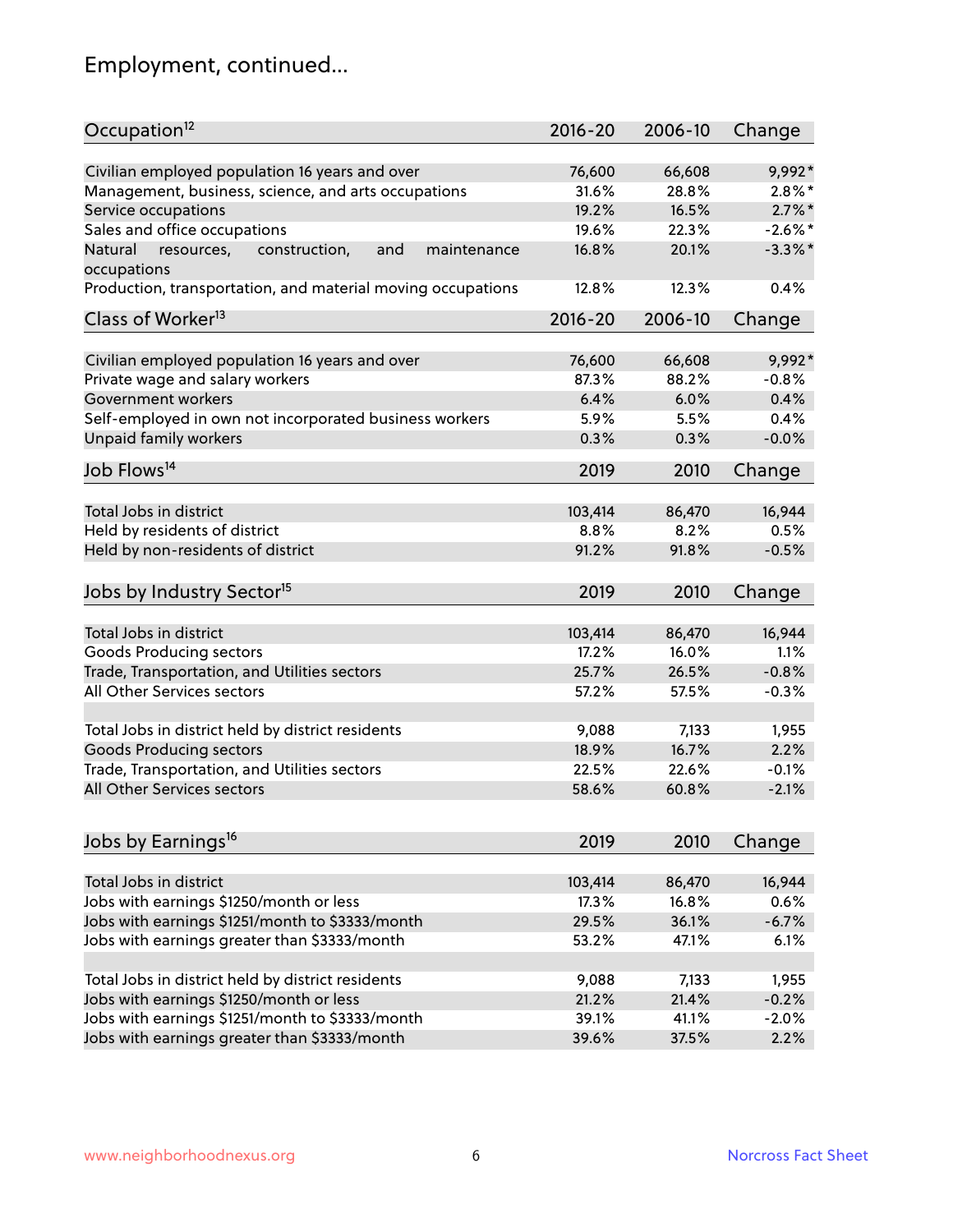# Employment, continued...

| Jobs by Age of Worker <sup>17</sup>               | 2019    | 2010   | Change  |
|---------------------------------------------------|---------|--------|---------|
|                                                   |         |        |         |
| Total Jobs in district                            | 103,414 | 86,470 | 16,944  |
| Jobs with workers age 29 or younger               | 20.3%   | 18.4%  | 1.9%    |
| Jobs with workers age 30 to 54                    | 57.8%   | 65.8%  | $-8.0%$ |
| Jobs with workers age 55 or older                 | 21.9%   | 15.8%  | 6.1%    |
|                                                   |         |        |         |
| Total Jobs in district held by district residents | 9,088   | 7.133  | 1,955   |
| Jobs with workers age 29 or younger               | 25.1%   | 19.7%  | 5.4%    |
| Jobs with workers age 30 to 54                    | 53.4%   | 62.0%  | $-8.6%$ |
| Jobs with workers age 55 or older                 | 21.6%   | 18.3%  | 3.2%    |
|                                                   |         |        |         |

#### Education

| School Enrollment <sup>18</sup>                | $2016 - 20$ | 2006-10 | Change     |
|------------------------------------------------|-------------|---------|------------|
|                                                |             |         |            |
| Population 3 years and over enrolled in school | 40,399      | 32,350  | 8,049*     |
| Nursery school, preschool                      | 5.9%        | 6.4%    | $-0.4%$    |
| Kindergarten                                   | 6.2%        | 7.3%    | $-1.1%$    |
| Elementary school (grades 1-8)                 | 43.5%       | 45.4%   | $-1.9%$    |
| High school (grades 9-12)                      | 22.1%       | 21.5%   | 0.5%       |
| College or graduate school                     | 22.3%       | 19.5%   | $2.9\%*$   |
| Educational Attainment <sup>19</sup>           | $2016 - 20$ | 2006-10 | Change     |
|                                                |             |         |            |
| Population 25 years and over                   | 94,743      | 80,189  | 14,554*    |
| Less than 9th grade                            | 12.9%       | 15.4%   | $-2.5%$    |
| 9th to 12th grade, no diploma                  | 7.9%        | 7.6%    | 0.3%       |
| High school graduate (includes equivalency)    | 22.8%       | 21.5%   | 1.3%       |
| Some college, no degree                        | 14.6%       | 16.4%   | $-1.8\%$ * |
| Associate's degree                             | 9.1%        | 8.1%    | 1.0%       |
| Bachelor's degree                              | 21.1%       | 21.0%   | 0.1%       |
| Graduate or professional degree                | 11.5%       | 10.0%   | 1.5%       |
|                                                |             |         |            |
| Percent high school graduate or higher         | 79.2%       | 77.1%   | 2.2%       |
| Percent bachelor's degree or higher            | 32.7%       | 31.0%   | $1.6\%$    |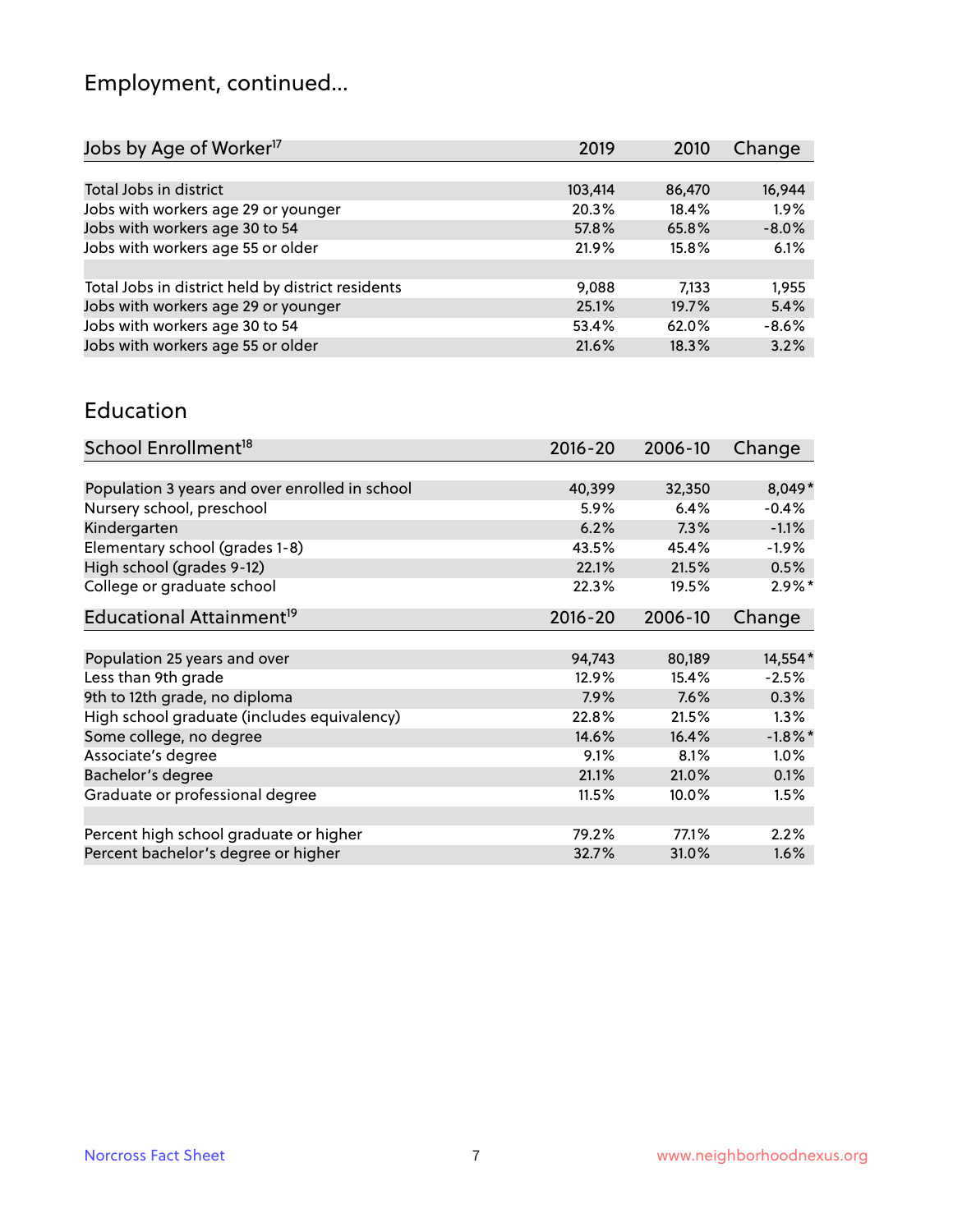#### Housing

| Households by Type <sup>20</sup>                     | 2016-20       | 2006-10 | Change             |
|------------------------------------------------------|---------------|---------|--------------------|
|                                                      |               |         |                    |
| <b>Total households</b>                              | 52,265        | 44,695  | 7,570*             |
| Family households (families)                         | 65.1%         | 68.1%   | $-3.0\%$ *         |
| With own children under 18 years                     | 32.9%         | 37.8%   | $-5.0\%$ *         |
| Married-couple family                                | 44.9%         | 46.5%   | $-1.6%$            |
| With own children of the householder under 18 years  | 22.0%         | 25.0%   | $-3.0\%$ *         |
| Male householder, no wife present, family            | 6.6%          | 7.5%    | $-0.9%$            |
| With own children of the householder under 18 years  | 3.1%          | 3.1%    | $-0.0%$            |
| Female householder, no husband present, family       | 13.6%         | 14.1%   | $-0.5%$            |
| With own children of the householder under 18 years  | 7.8%          | 9.8%    | $-2.0\%$ *         |
| Nonfamily households                                 | 34.9%         | 31.9%   | $3.0\%$ *          |
| Householder living alone                             | 29.4%         | 24.2%   | $5.2\%$ *          |
| 65 years and over                                    | 4.7%          | 3.3%    | $1.5%$ *           |
| Households with one or more people under 18 years    | 37.0%         | 41.0%   | $-4.0\%$ *         |
| Households with one or more people 65 years and over | 16.4%         | 10.1%   | $6.3\%$ *          |
|                                                      |               |         |                    |
| Average household size                               | 2.87<br>3.64  | 2.88    | $-0.01$<br>$0.25*$ |
| Average family size                                  |               | 3.39    |                    |
| Housing Occupancy <sup>21</sup>                      | $2016 - 20$   | 2006-10 | Change             |
| Total housing units                                  | 54,951        | 50,824  | $4,127*$           |
| Occupied housing units                               | 95.1%         | 87.9%   | $7.2\%$ *          |
| Vacant housing units                                 | 4.9%          | 12.1%   | $-7.2%$ *          |
|                                                      |               |         |                    |
| Homeowner vacancy rate                               | 0.5           | 3.1     | $-2.6*$            |
| Rental vacancy rate                                  | 4.4           | 13.6    | $-9.2*$            |
| Units in Structure <sup>22</sup>                     | $2016 - 20$   | 2006-10 | Change             |
| Total housing units                                  | 54,951        | 50,824  | $4,127*$           |
| 1-unit, detached                                     | 46.0%         | 46.4%   | $-0.4%$            |
| 1-unit, attached                                     | 10.2%         | 10.2%   | $-0.0%$            |
| 2 units                                              | 2.9%          | 1.8%    | 1.1%               |
| 3 or 4 units                                         | 5.6%          | 5.2%    | 0.4%               |
| 5 to 9 units                                         | 9.3%          | 12.8%   | $-3.5%$ *          |
| 10 to 19 units                                       |               |         |                    |
|                                                      | 14.1%         | 14.7%   | $-0.5%$            |
| 20 or more units                                     | 10.6%<br>1.2% | 7.3%    | $3.2\%$ *          |
| Mobile home                                          |               | 1.6%    | $-0.3\%$           |
| Boat, RV, van, etc.                                  | 0.1%          | 0.0%    | 0.1%               |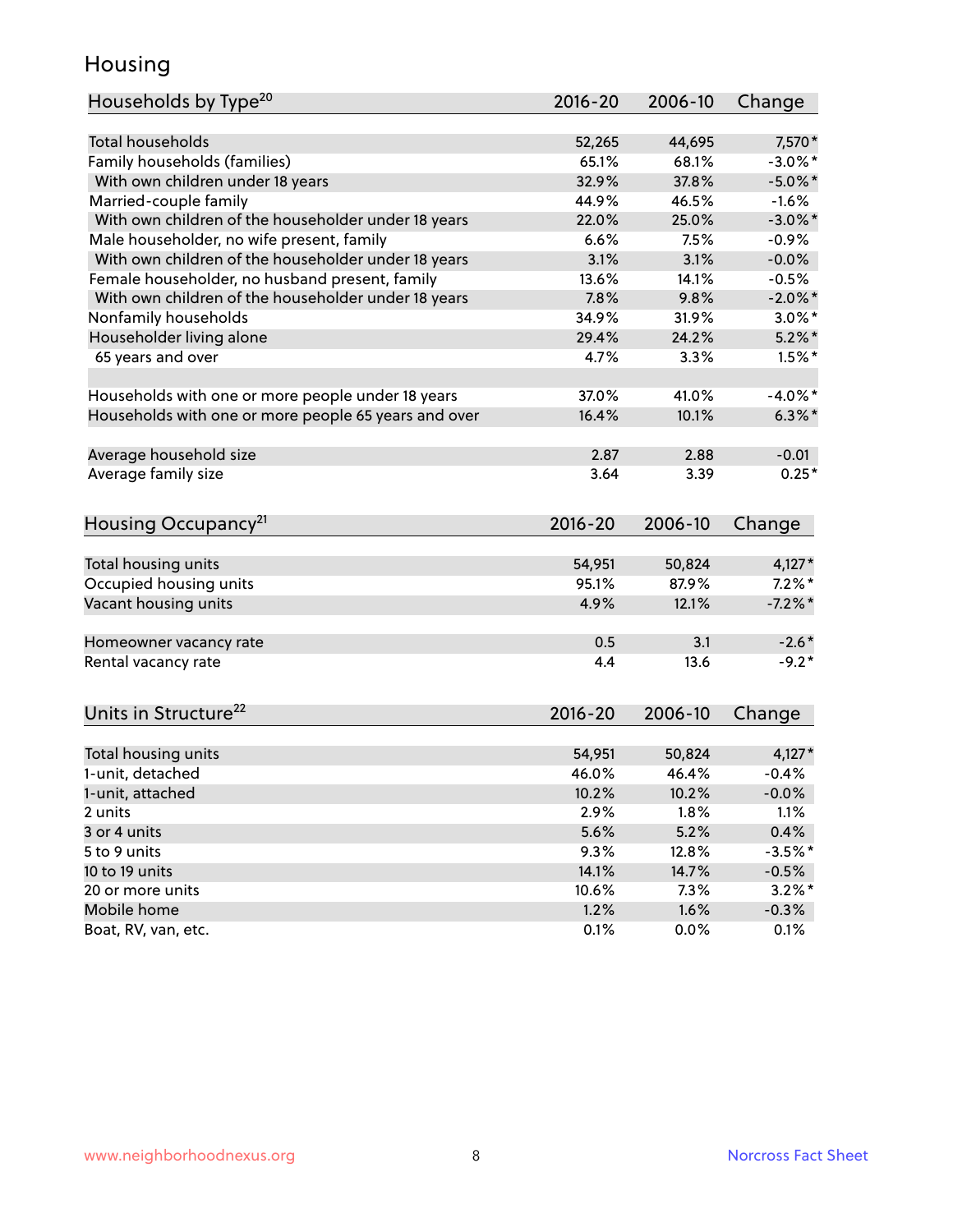## Housing, Continued...

| Year Structure Built <sup>23</sup>             | 2016-20         | 2006-10      | Change            |
|------------------------------------------------|-----------------|--------------|-------------------|
| Total housing units                            | 54,951          | 50,824       | $4,127*$          |
| Built 2014 or later                            | 1.5%            | (X)          | (X)               |
| Built 2010 to 2013                             | 1.0%            | (X)          | (X)               |
| Built 2000 to 2009                             | 11.8%           | 11.5%        | 0.3%              |
| Built 1990 to 1999                             | 22.8%           | 20.4%        | $2.4\%$ *         |
| Built 1980 to 1989                             | 40.9%           | 42.4%        | $-1.5%$           |
| Built 1970 to 1979                             | 14.1%           | 17.9%        | $-3.8\%$ *        |
| Built 1960 to 1969                             | 4.5%            | 4.6%         | $-0.1%$           |
| Built 1950 to 1959                             | 2.0%            | 2.4%         | $-0.3%$           |
| Built 1940 to 1949                             | 0.9%            | 0.3%         | 0.5%              |
| Built 1939 or earlier                          | 0.5%            | 0.6%         | $-0.0%$           |
|                                                |                 |              |                   |
| Housing Tenure <sup>24</sup>                   | $2016 - 20$     | 2006-10      | Change            |
| Occupied housing units                         | 52,265          | 44,695       | 7,570*            |
| Owner-occupied                                 | 43.0%           | 53.0%        | $-10.0\%$ *       |
| Renter-occupied                                | 57.0%           | 47.0%        | 10.0%*            |
|                                                |                 |              |                   |
| Average household size of owner-occupied unit  | 2.96            | 2.84         | $0.12*$           |
| Average household size of renter-occupied unit | 2.81            | 2.93         | $-0.12$           |
| Residence 1 Year Ago <sup>25</sup>             | $2016 - 20$     | 2006-10      | Change            |
|                                                |                 |              |                   |
| Population 1 year and over                     | 148,220         | 126,490      | 21,730*           |
| Same house                                     | 89.9%           | 79.2%        | 10.7%*            |
| Different house in the U.S.                    | 8.9%            | 19.4%        | $-10.5\%$ *       |
| Same county                                    | 3.2%            | 11.6%        | $-8.4\%$ *        |
| Different county                               | 5.7%            | 7.8%         | $-2.1\%$ *        |
| Same state                                     | 3.4%            | 4.9%         | $-1.5%$ *         |
| Different state                                | 2.3%            | 3.0%         | $-0.6%$           |
| Abroad                                         | 1.2%            | 1.3%         | $-0.2%$           |
| Value of Housing Unit <sup>26</sup>            | 2016-20         | 2006-10      | Change            |
| Owner-occupied units                           | 22,473          | 23,672       | $-1,199*$         |
| Less than \$50,000                             | 2.4%            | 2.7%         | $-0.3%$           |
| \$50,000 to \$99,999                           | 6.1%            | 8.1%         | $-2.0%$           |
| \$100,000 to \$149,999                         | 14.6%           | 25.5%        | $-10.9%$ *        |
| \$150,000 to \$199,999                         | 17.9%           | 19.9%        | $-2.1%$           |
| \$200,000 to \$299,999                         | 21.3%           | 19.8%        | 1.5%              |
| \$300,000 to \$499,999                         | 25.3%           | 17.6%        | $7.7\%$ *         |
|                                                |                 |              |                   |
| \$500,000 to \$999,999<br>\$1,000,000 or more  | 11.1%           | 6.0%<br>0.4% | $5.0\%$ *<br>1.0% |
| Median (dollars)                               | 1.4%<br>236,556 | 179,896      | 56,660*           |
|                                                |                 |              |                   |
| Mortgage Status <sup>27</sup>                  | $2016 - 20$     | 2006-10      | Change            |
| Owner-occupied units                           | 22,473          | 23,672       | $-1,199*$         |
| Housing units with a mortgage                  | 67.8%           | 82.6%        | $-14.8\%$ *       |
| Housing units without a mortgage               | 32.2%           | 17.4%        | 14.8%*            |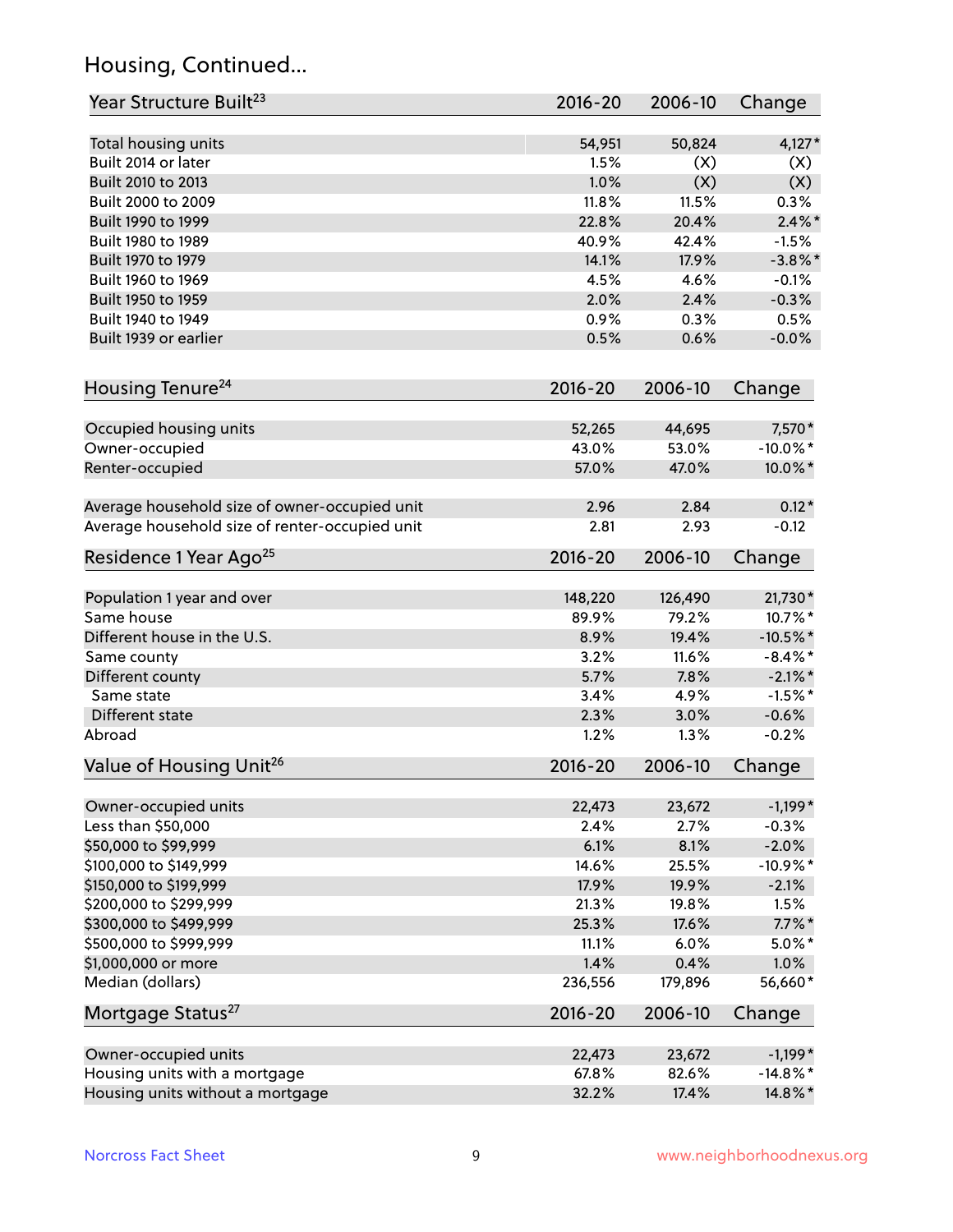## Housing, Continued...

| Selected Monthly Owner Costs <sup>28</sup>                                            | 2016-20 | 2006-10 | Change     |
|---------------------------------------------------------------------------------------|---------|---------|------------|
| Housing units with a mortgage                                                         | 15,236  | 19,543  | $-4,307*$  |
| Less than \$300                                                                       | 0.0%    | 0.0%    | 0.0%       |
| \$300 to \$499                                                                        | 0.3%    | 0.6%    | $-0.3%$    |
| \$500 to \$999                                                                        | 14.0%   | 12.3%   | 1.7%       |
| \$1,000 to \$1,499                                                                    | 35.0%   | 35.5%   | $-0.4%$    |
| \$1,500 to \$1,999                                                                    | 22.1%   | 24.9%   | $-2.7%$    |
| \$2,000 to \$2,999                                                                    | 20.5%   | 19.6%   | 0.9%       |
| \$3,000 or more                                                                       | 8.0%    | 7.2%    | 0.8%       |
| Median (dollars)                                                                      | 1,514   | 1,534   | $-20$      |
| Housing units without a mortgage                                                      | 7,237   | 4,129   | $3,108*$   |
| Less than \$150                                                                       | 2.3%    | 0.2%    | 2.1%       |
| \$150 to \$249                                                                        | 8.4%    | 6.1%    | 2.3%       |
| \$250 to \$349                                                                        | 8.8%    | 18.0%   | $-9.3%$    |
| \$350 to \$499                                                                        | 28.9%   | 30.9%   | $-2.0%$    |
| \$500 to \$699                                                                        | 25.7%   | 25.8%   | $-0.1%$    |
| \$700 or more                                                                         | 26.0%   | 19.0%   | 7.0%       |
| Median (dollars)                                                                      | 511     | 472     | $39*$      |
| Selected Monthly Owner Costs as a Percentage of<br>Household Income <sup>29</sup>     |         |         | Change     |
| Housing units with a mortgage (excluding units where<br>SMOCAPI cannot be computed)   | 15,075  | 19,383  | $-4,308*$  |
| Less than 20.0 percent                                                                | 49.4%   | 34.1%   | 15.4%*     |
| 20.0 to 24.9 percent                                                                  | 13.6%   | 13.8%   | $-0.1%$    |
| 25.0 to 29.9 percent                                                                  | 9.2%    | 13.3%   | $-4.0\%$ * |
| 30.0 to 34.9 percent                                                                  | 6.0%    | 8.6%    | $-2.6\%$ * |
| 35.0 percent or more                                                                  | 21.7%   | 30.3%   | $-8.6\%$ * |
| Not computed                                                                          | 161     | 160     | 1          |
| Housing unit without a mortgage (excluding units where<br>SMOCAPI cannot be computed) | 7,119   | 4,081   | 3,038*     |
| Less than 10.0 percent                                                                | 51.4%   | 45.0%   | 6.4%       |
| 10.0 to 14.9 percent                                                                  | 18.3%   | 16.0%   | 2.3%       |
| 15.0 to 19.9 percent                                                                  | 9.6%    | 10.1%   | $-0.5%$    |
| 20.0 to 24.9 percent                                                                  | 4.5%    | 7.6%    | $-3.1%$    |
| 25.0 to 29.9 percent                                                                  | 6.5%    | 8.2%    | $-1.7%$    |
| 30.0 to 34.9 percent                                                                  | 1.7%    | 2.7%    | $-0.9%$    |
| 35.0 percent or more                                                                  | 7.9%    | 10.4%   | $-2.5%$    |
| Not computed                                                                          | 118     | 48      | 70         |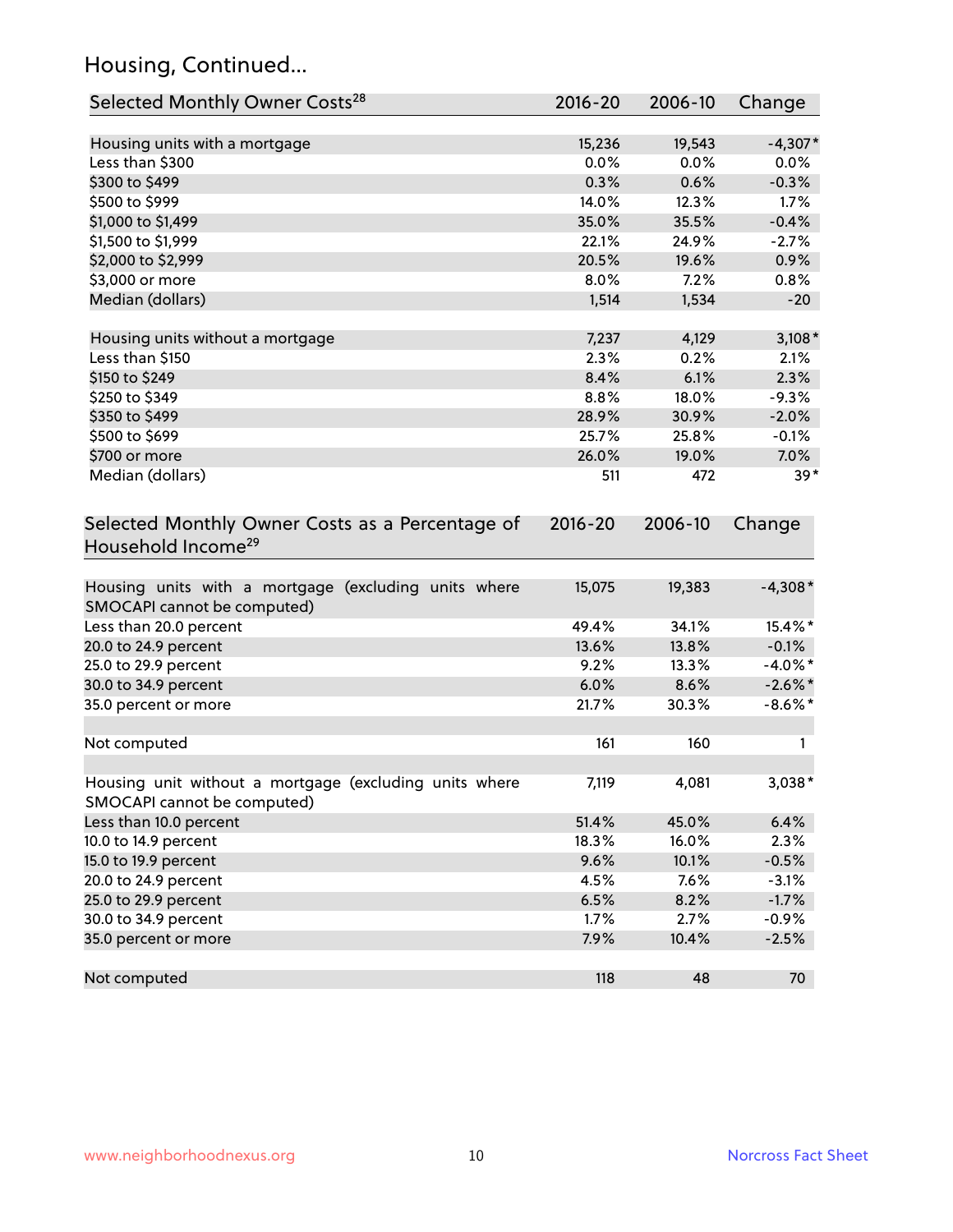## Housing, Continued...

| Gross Rent <sup>30</sup>                                                       | 2016-20     | 2006-10 | Change     |
|--------------------------------------------------------------------------------|-------------|---------|------------|
|                                                                                |             |         |            |
| Occupied units paying rent                                                     | 29,421      | 20,743  | $8,678*$   |
| Less than \$200                                                                | 0.0%        | 0.1%    | $-0.1%$    |
| \$200 to \$499                                                                 | 1.3%        | 1.8%    | $-0.5%$    |
| \$500 to \$749                                                                 | 1.5%        | 20.7%   | $-19.2%$ * |
| \$750 to \$999                                                                 | 16.7%       | 46.6%   | $-29.9%$ * |
| \$1,000 to \$1,499                                                             | 60.8%       | 28.1%   | 32.7%*     |
| \$1,500 to \$1,999                                                             | 17.1%       | 2.2%    | 14.8%*     |
| \$2,000 or more                                                                | 2.6%        | 0.5%    | 2.1%       |
| Median (dollars)                                                               | 1,242       | 993     | $248*$     |
| No rent paid                                                                   | 371         | 280     | 91         |
| Gross Rent as a Percentage of Household Income <sup>31</sup>                   | $2016 - 20$ | 2006-10 | Change     |
| Occupied units paying rent (excluding units where GRAPI<br>cannot be computed) | 28,794      | 20,194  | 8,600*     |
| Less than 15.0 percent                                                         | 8.9%        | 10.6%   | $-1.7%$    |
| 15.0 to 19.9 percent                                                           | 10.2%       | 11.5%   | $-1.3%$    |
| 20.0 to 24.9 percent                                                           | 11.5%       | 12.7%   | $-1.3%$    |
| 25.0 to 29.9 percent                                                           | 12.8%       | 12.2%   | 0.6%       |
| 30.0 to 34.9 percent                                                           | 8.3%        | 10.0%   | $-1.7%$    |
| 35.0 percent or more                                                           | 48.3%       | 42.9%   | $5.4\%$ *  |
| Not computed                                                                   | 998         | 829     | 169        |
| Transportation                                                                 |             |         |            |
| Commuting to Work <sup>32</sup>                                                | 2016-20     | 2006-10 | Change     |
| Workers 16 years and over                                                      | 72,302      | 64,909  | 7,393*     |
| Car, truck, or van - drove alone                                               | 69.4%       | 68.7%   | 0.7%       |
| Car, truck, or van - carpooled                                                 | 17.9%       | 16.4%   | 1.6%       |
| Public transportation (excluding taxicab)                                      | 1.3%        | 1.7%    | $-0.3%$    |
| Walked                                                                         | 1.5%        | 1.4%    | 0.1%       |
| Other means                                                                    | 2.0%        | 7.9%    | $-5.8\%$ * |
| Worked at home                                                                 | 7.8%        | 4.0%    | $3.8\%$ *  |
| Mean travel time to work (minutes)                                             | 31.0        | 31.3    | $-0.2$     |
| Vehicles Available <sup>33</sup>                                               | $2016 - 20$ | 2006-10 | Change     |
| Occupied housing units                                                         | 52,265      | 44,695  | 7,570*     |
| No vehicles available                                                          | 5.0%        | 5.4%    | $-0.4%$    |
| 1 vehicle available                                                            | 41.6%       | 38.2%   | $3.3\%$ *  |
| 2 vehicles available                                                           | 35.6%       | 40.9%   | $-5.3\%$ * |
| 3 or more vehicles available                                                   | 17.8%       | 15.4%   | 2.4%       |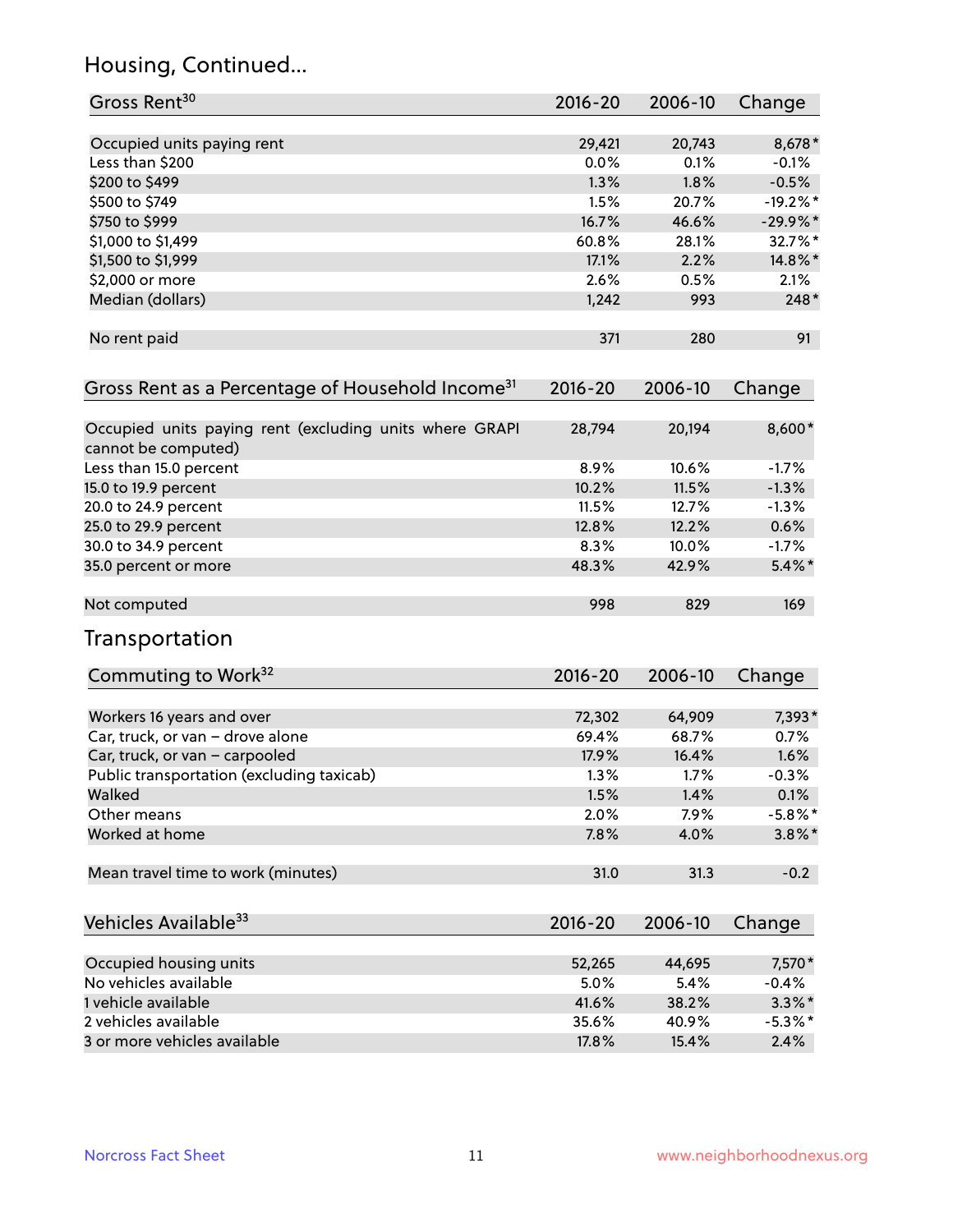#### Health

| Health Insurance coverage <sup>34</sup> | 2016-20 |
|-----------------------------------------|---------|
|-----------------------------------------|---------|

| Civilian Noninstitutionalized Population                | 150,061 |
|---------------------------------------------------------|---------|
| With health insurance coverage                          | 72.5%   |
| With private health insurance coverage                  | 51.8%   |
| With public health coverage                             | 25.3%   |
| No health insurance coverage                            | 27.5%   |
| Civilian Noninstitutionalized Population Under 19 years | 41,691  |
| No health insurance coverage                            | 16.6%   |
| Civilian Noninstitutionalized Population 19 to 64 years | 95,574  |
| In labor force:                                         | 75,477  |
| Employed:                                               | 72,778  |
| With health insurance coverage                          | 67.5%   |
| With private health insurance coverage                  | 64.5%   |
| With public coverage                                    | 4.1%    |
| No health insurance coverage                            | 32.5%   |
| Unemployed:                                             | 2,699   |
| With health insurance coverage                          | 59.8%   |
| With private health insurance coverage                  | 50.4%   |
| With public coverage                                    | 9.3%    |
| No health insurance coverage                            | 40.2%   |
| Not in labor force:                                     | 20,097  |
| With health insurance coverage                          | 54.1%   |
| With private health insurance coverage                  | 38.6%   |
| With public coverage                                    | 17.7%   |
| No health insurance coverage                            | 45.9%   |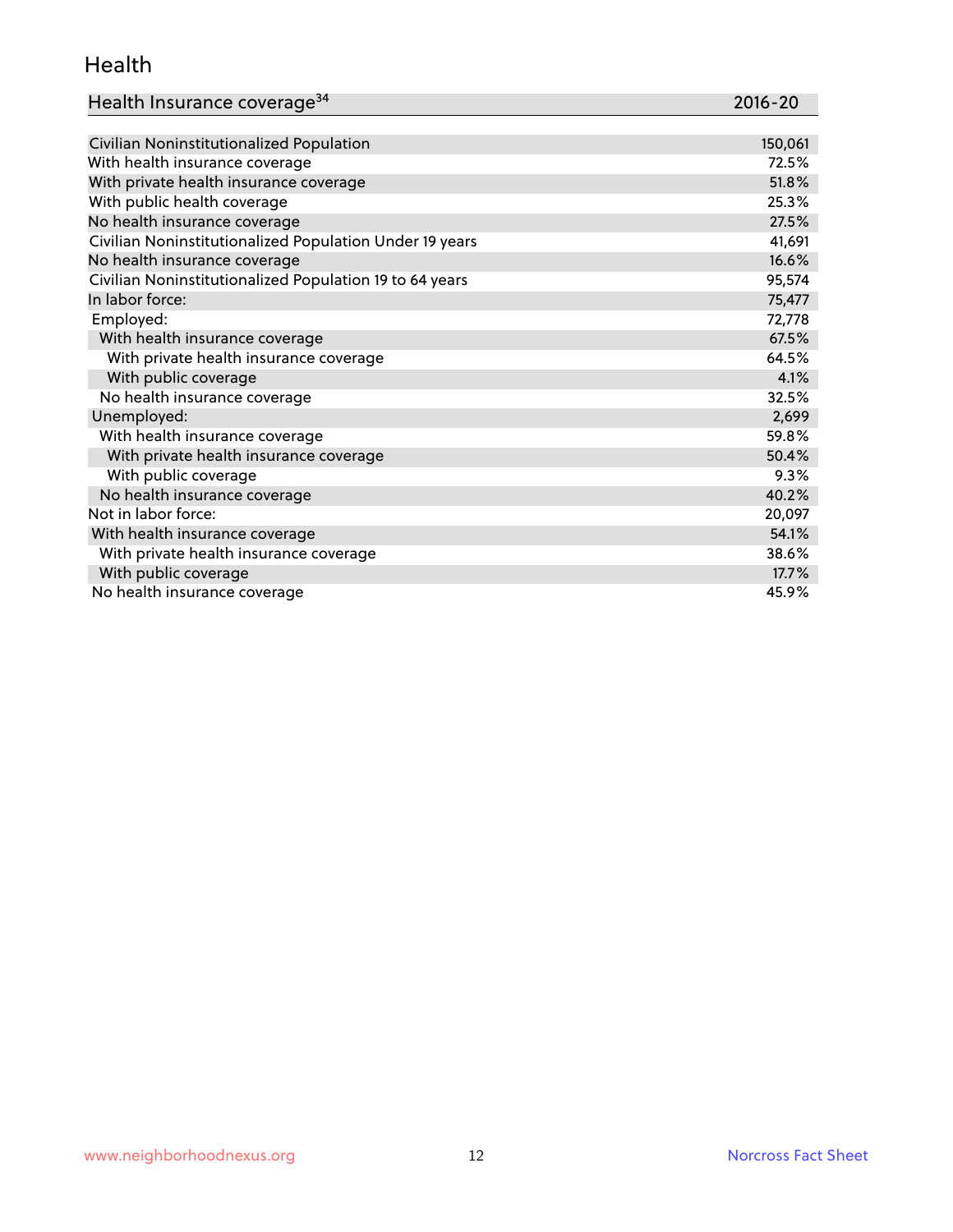## Employment Forecasts

| Forecast Employment by Sector <sup>35</sup>      | 2030    | 2020    | Change   |
|--------------------------------------------------|---------|---------|----------|
|                                                  |         |         |          |
| <b>All Sectors</b>                               | 130,382 | 123,936 | 5.2%     |
| Goods Producing                                  | 18,711  | 18,345  | 2.0%     |
| Agriculture, forestry, fishing and hunting       | 33      | 37      | $-10.8%$ |
| Mining                                           | 127     | 76      | 67.1%    |
| Construction                                     | 9,180   | 8,505   | 7.9%     |
| Manufacturing                                    | 9,371   | 9,727   | $-3.7%$  |
| <b>Service Providing</b>                         | 33,639  | 30,516  | 10.2%    |
| Wholesale trade                                  | 21,116  | 17,913  | 17.9%    |
| Retail trade                                     | 9,664   | 9,975   | $-3.1%$  |
| Transportation and warehousing                   | 2,767   | 2,518   | 9.9%     |
| <b>Utilities</b>                                 | 92      | 110     | $-16.4%$ |
| Information                                      | 6,899   | 6,839   | 0.9%     |
| <b>Financial activities</b>                      | 13,519  | 14,151  | $-4.5%$  |
| Finance and insurance                            | 8,022   | 8,384   | $-4.3%$  |
| Real estate and rental and leasing               | 5,497   | 5,767   | $-4.7%$  |
| Professional and business services               | 19,374  | 18,712  | 3.5%     |
| Professional, scientific, and technical services | 14,664  | 13,678  | 7.2%     |
| Management of companies and enterprises          | 4,710   | 5,034   | $-6.4%$  |
| <b>Education and health services</b>             | 10,364  | 9,518   | 8.9%     |
| <b>Education services</b>                        | 5,274   | 4,898   | 7.7%     |
| Health care and social assistance                | 5,090   | 4,620   | 10.2%    |
| Leisure and hospitality                          | 7,382   | 7,699   | $-4.1%$  |
| Arts, entertainment, and recreation              | 572     | 640     | $-10.6%$ |
| Accommodation and food services                  | 6,810   | 7,059   | $-3.5%$  |
| Other services, except public administration     | 3,078   | 3,284   | $-6.3%$  |
| Public administration                            | 1,068   | 958     | 11.5%    |
| Damilating Faussach                              |         |         |          |

#### Population Forecasts

| Population Forecasts <sup>36</sup> | 2030    | 2020    | Change   |
|------------------------------------|---------|---------|----------|
|                                    |         |         |          |
| <b>Total Population</b>            | 186.255 | 163.875 | $13.7\%$ |
| <b>Total Households</b>            | 66.952  | 58.490  | 14.5%    |